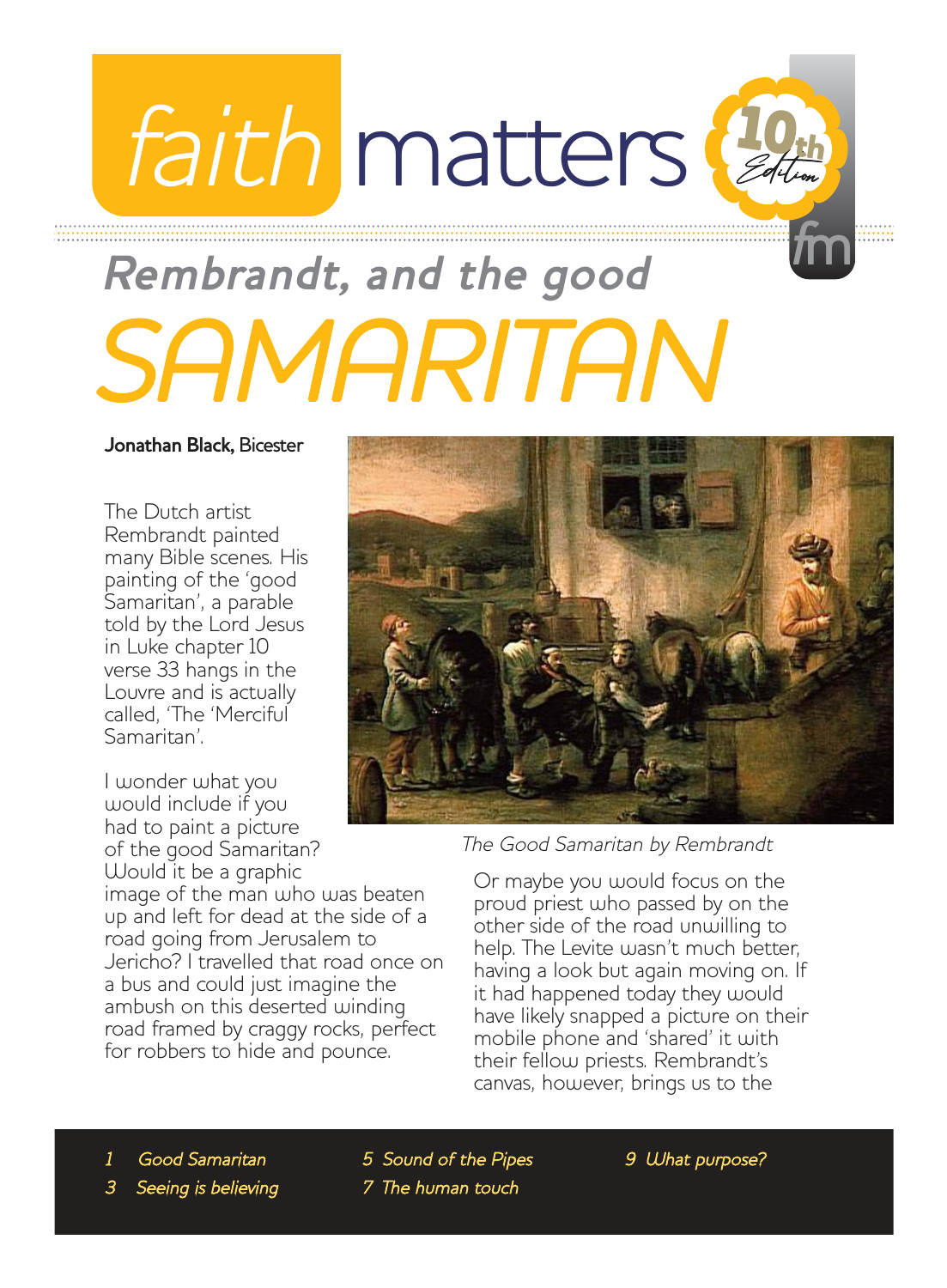

as declined was declined. **Was declined.**<br>
Please click Continue and update your<br>
you may not information. If you date your<br>
payment is to able to it you cancel payment information. If you cancel<br>payment information. If you cancel,<br>payment issue has to buy until this<br>payment issue has to buy until this Fournait information. If you cancel<br>you may not be able to buy until this<br>payment issue has been resolved payment issue has been resolved.

Cancel

steps of the inn and shows us how that the good Samaritan, after dressing the man's wounds and performing some very essential first aid, brought him on his own horse to a hotel where he could be cared for. He knew the true meaning of share sacrifice!

The scene shows the man being lifted off the animal but to the right at the door of the inn did you notice what the good Samaritan is doing? He is paying the inn keeper for the man's care and accommodation.

What is the lesson? We all like to think of ourselves as good Samaritans but Jesus Christ taught that 'there is none good but one, that is God', Matt. 19. 17. We can define the word 'good' by our own standards, laws, ideas and philosophies but someone else is equally entitled to define good by their standards and who is to say what is right? The answer is that only God can define what good is and His standard is perfection. We all fall short. There was only one man who was truly good and that is Jesus Christ who is sinless. The Lord Jesus is truly the good Samaritan.

He came to save us and meet our spiritual needs. Sin has wounded us all and left it's mark. Like that man on the road to Jericho who would have died had it not been for the good Samaritan, we face eternal death if it wasn't for Jesus Christ offering

eternal life. If you asked that beaten up man as he lay in a warm comfortable bed that night in the inn, 'excuse me, sir, what happened?' He might have showed you his wounds and told you, 'I was nearly dead'. You might ask him, 'Well who saved you?' He would have pointed to the good Samaritan and said, 'Him over there. He saved me! I did nothing, deserved nothing, He just came and lifted me onto his horse and I trusted him. He brought me to this house and paid the price in full for I had nothing to pay'.

Dear reader, that is what Jesus Christ did on the cross; He paid the price for our sins, a price we could never pay because anything we offer God is not an acceptable means of payment.

Do you know the good Samaritan, Jesus Christ? We welcome you to the 10th edition of Faith Matters. But remember, your faith matters only because of who your faith is in. It doesn't matter how great your faith or how small. What matters is that your faith is in Jesus Christ. The moment we place our faith **in** Him, He saves because He paid it all.

There was no other good enough to pay the price of sin; He only could unlock the gate of heaven, and let us in.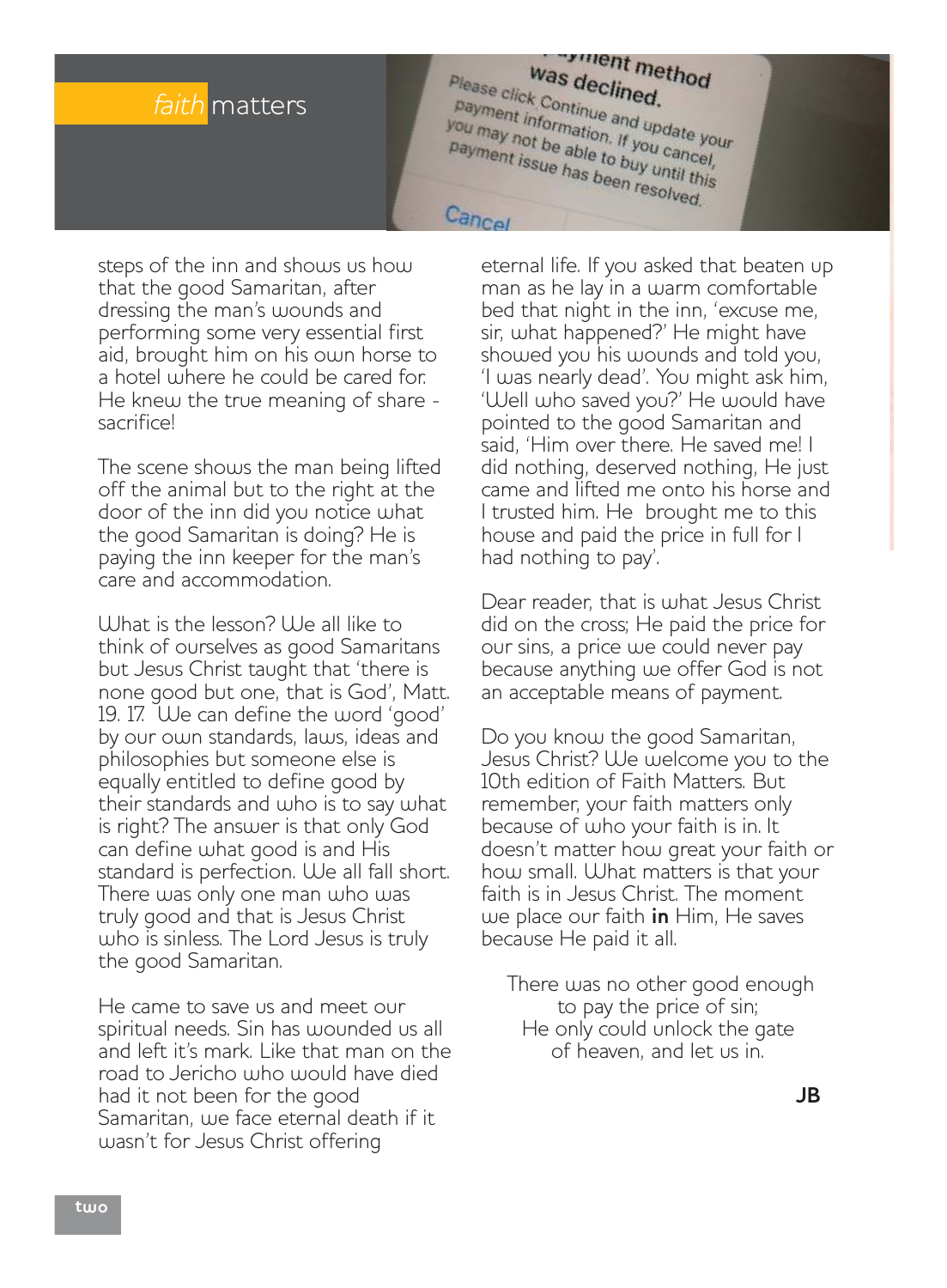

#### **Frank. A. Proudlock,** Leicester

How do you know something is real? For example, how do you know where you are right now, reading this article, at a particular time on a particular day? How do you determine what is true or what is just a figment of your imagination?

Much of what we know to be real is determined by our senses. As humans, we especially rely on vision. Over 40% of our brain processes visual information coming from more than 125 million sensors in our eyes. Our brain uses this information to determine where we are in the world and to recognize objects in our environment, such as someone's face or the text we are reading on this page right now.

But even vision can let us down. What we see is heavily influenced by our expectations. It is the reason we

experience optical illusions. So can we always believe what we see?

The Bible states that there are spiritual and eternal realities that our eyes cannot see. The Apostle Paul put it like this: 'the things which are seen are temporal [or passing away]; but the things which are not seen are eternal', 2 Cor. 4. 18. A key statement on how we can appreciate these unseen realities is given in the Bible in the book of Hebrews, a book written to Christians of Jewish heritage who faced intense persecution for their faith. It says: 'Now faith is the substance of things hoped for, the evidence of things not seen', Heb. 11. 1. So faith is believing in what God has recorded in the Bible and it is a mechanism to know the certainty of truth related to the past, present and future, even when we can't see it.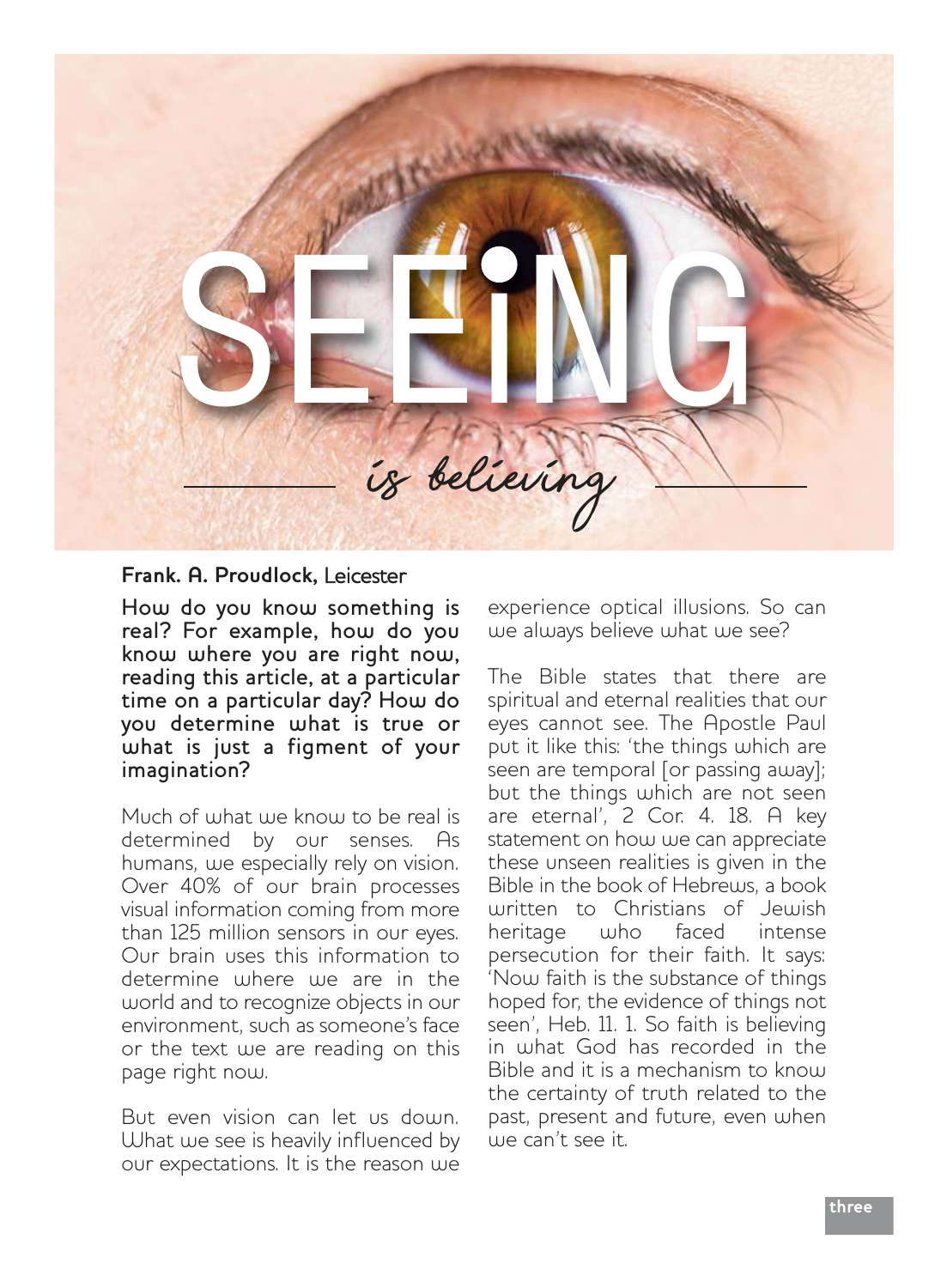



**'Relativity' by M.C. Escher (1953). The artist often experimented** <code> Lord Jesus</code> is <code> now</code> **with perspective and gravity exploiting our expected view of the world to generate optical illusions and conflicts.** 

But why should we trust the Bible? What evidence is there that the Bible is true? One reason is that much of what is written in the Bible is the first-hand accounts of people who witnessed real events for themselves

The Apostle John wrote about this. Describing the time he spent with the Lord Jesus, John said, 'That which was from the beginning, which we have heard, which we have seen with our eyes, which we have looked upon, and our hands have handled, of the Word of life', 1 John 1. 1. John was really saying that God came into the world in the person of the Lord Jesus. He came close enough to be heard, seen and even to be touched. We can read those personal accounts in the four Gospels of the Bible.

The amazing message of the Bible is that through the Lord Jesus God has demonstrated that He is tangible and real. But when the Lord Jesus was here He also came close enough to be man-handled, maltreated and nailed to a cross. It was<br>through deliberately deliberately going to the cross, however, that the

> able to bring us near Him. He laid down His life to

remove the barrier of sin that kept us at a distance from God and out of heaven. He rose again from the dead after three days. After rising again He wanted His disciples to hear, see and touch Him.

He wanted them to really grasp the fact and be certain that He is alive and had come as the Saviour of the world. God still wants us to know and be sure of these facts today. Through putting our personal faith in the Lord Jesus, we can experience forgiveness of sins and be brought into a personal relationship with Him.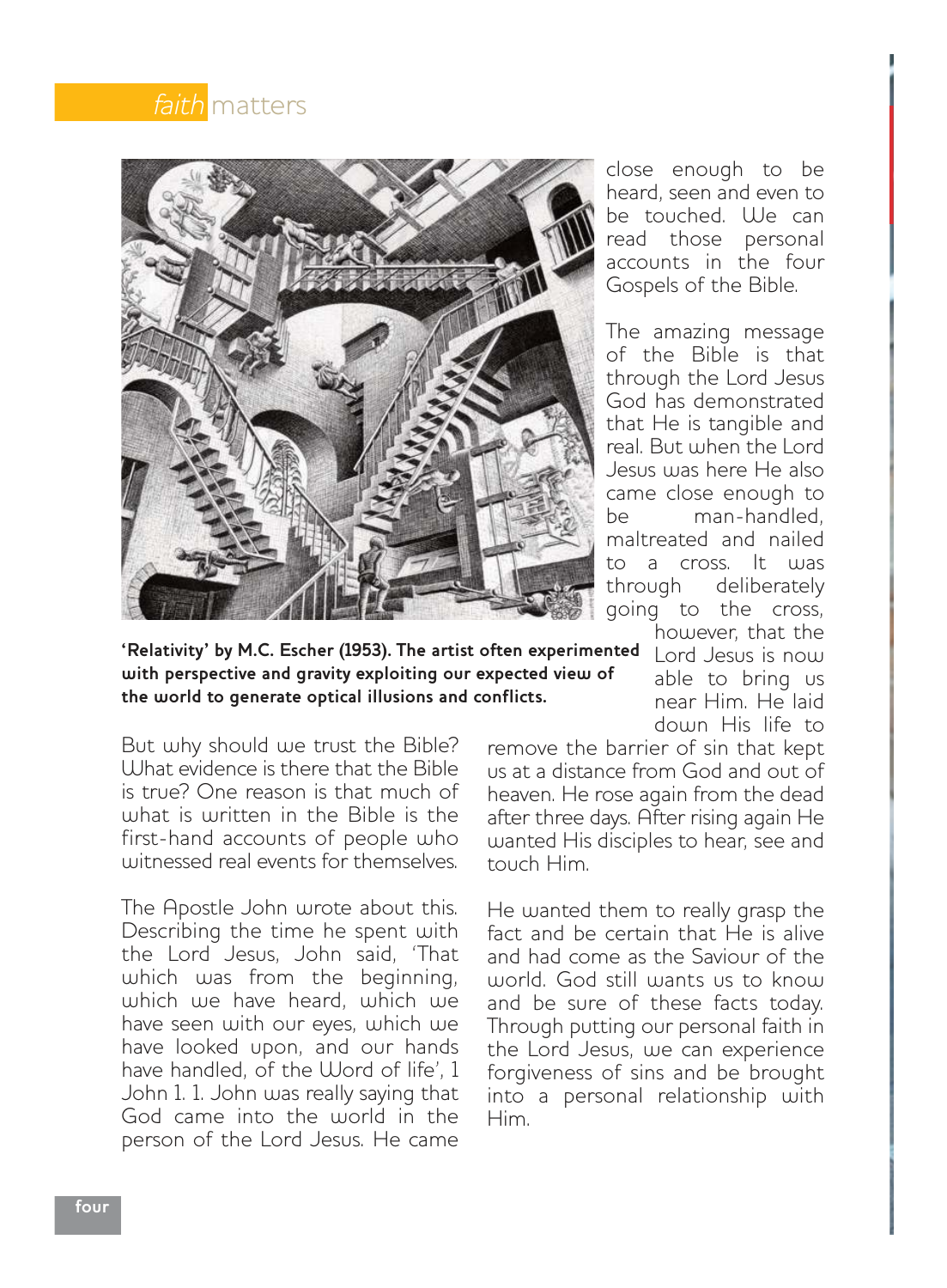# SOUND of THE PIPES



#### **Stephen Grant,** Bridge of Weir

To a Scotsman, the sound of bagpipes can stir the blood, or, in my case as I sit at my desk, cause the blood to boil. am nouthere near a Highland Games or Rugby match – I am actually in my own house as the strains of various patriotic tunes pierce the wall that separates my home from our neighbour. Yes, my young neighbour plays the bagpipes. Although it can be irritating, it also takes me back a full year or more; and what a year!

You might remember the nights when we stood on our doorsteps and applauded the NHS during the first lockdown of 2020. In our street, our young neighbour played his pipes and we enjoyed his contribution to<br>our local show of our local show of appreciation for all the work that was being done on our behalf by the NHS.

Certain sounds and sights often trigger memories, just like those bagpipes being played. It can be a smell, taste or picture and suddenly the gate of memory swings open.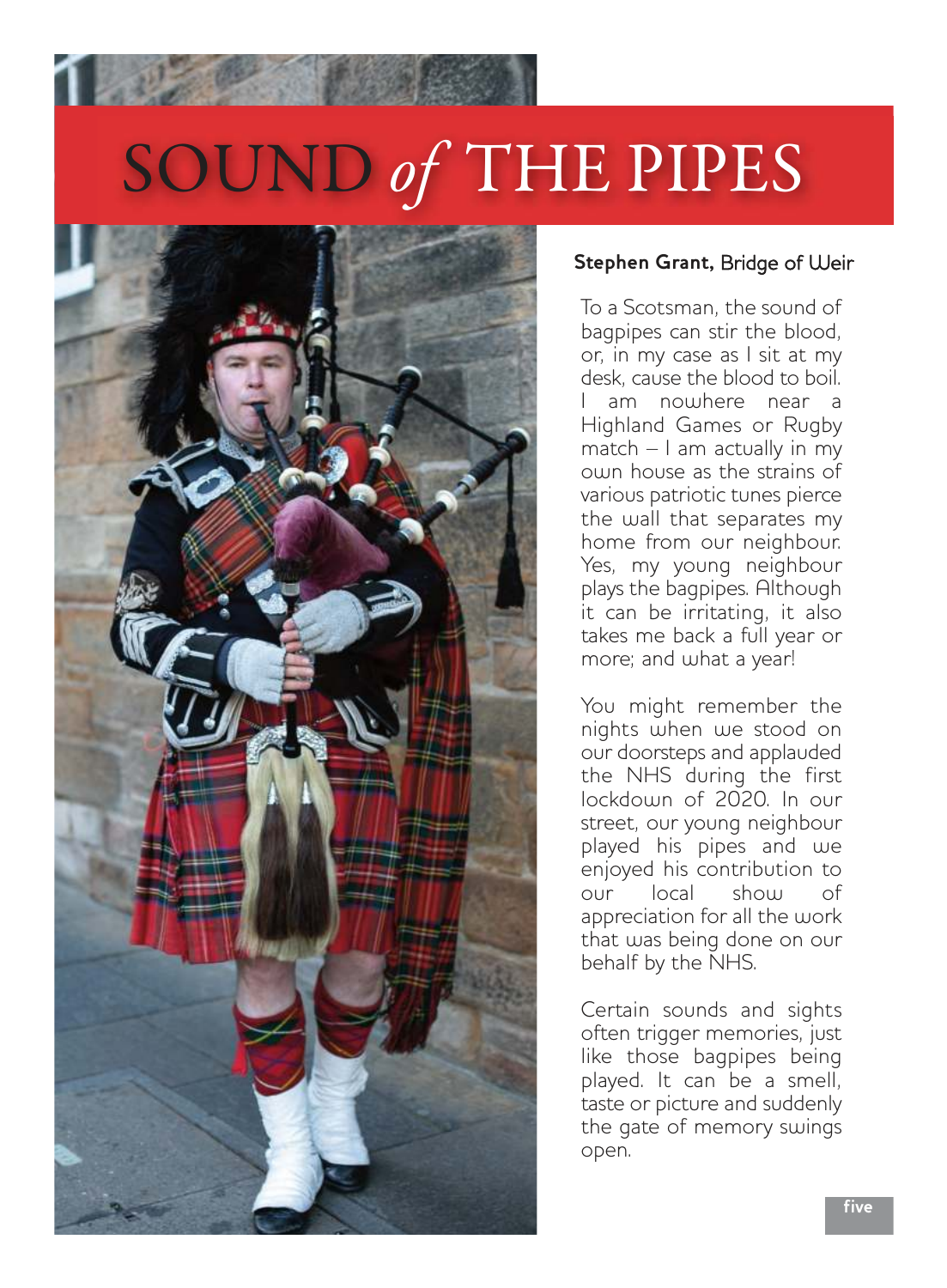

As a Christian I have this experience every Sunday morning as I meet with my local church (not the bagpipes). You may have heard of communion and wondered what it is all about. Every Sunday morning our local church gathers together to focus on two symbols that help us remember the Lord Jesus Christ. We share bread and wine and in so doing remember the death and resurrection of the Lord Jesus Christ.

Before the Lord Jesus died on the Cross, He gave instructions to His followers to share a loaf of bread together as a symbol of His body given for us, and to share a cup of wine as a symbol of His blood shed. This is something that I have been doing every Sunday for years. Yet, when I sit and take the bread and wine, the thoughts and memories of the Lord Jesus flood my mind and warm my soul. It causes me to worship God as I am reminded of what the Lord Jesus did for me in His death and resurrection.

The reason that the bread and wine are so important to me as a Christian is that it regularly takes me back in my heart to that most important event. The death, burial and resurrection of the Lord Jesus is the foundation of my faith and hope for eternity. It was on that Cross so long ago that the Lord Jesus died to pay the price of my sin in order for me to be reconciled to God and saved from my sin. It never gets old, and I hope it never will.

If your memory is triggered by sight, sound or even smell and you are reminded of the most significant event or person in your life, what or who would that be? It is an interesting question.

If you are not a Christian then it is unlikely to be anything to do with Jesus Christ, the cross or God's salvation from sin. If that is the case, then there is someone and something that you should really get to know and experience. The Lord Jesus Christ died on that cross and rose again from the dead to save anyone who would come to Him, turn from their sin and trust Him as their personal Saviour. If you would do so, you would experience such a transformation in life, and for eternity, that you would always remember that moment; especially when you take the bread and wine as a Christian in obedience to the request of the Lord Jesus to remember Him.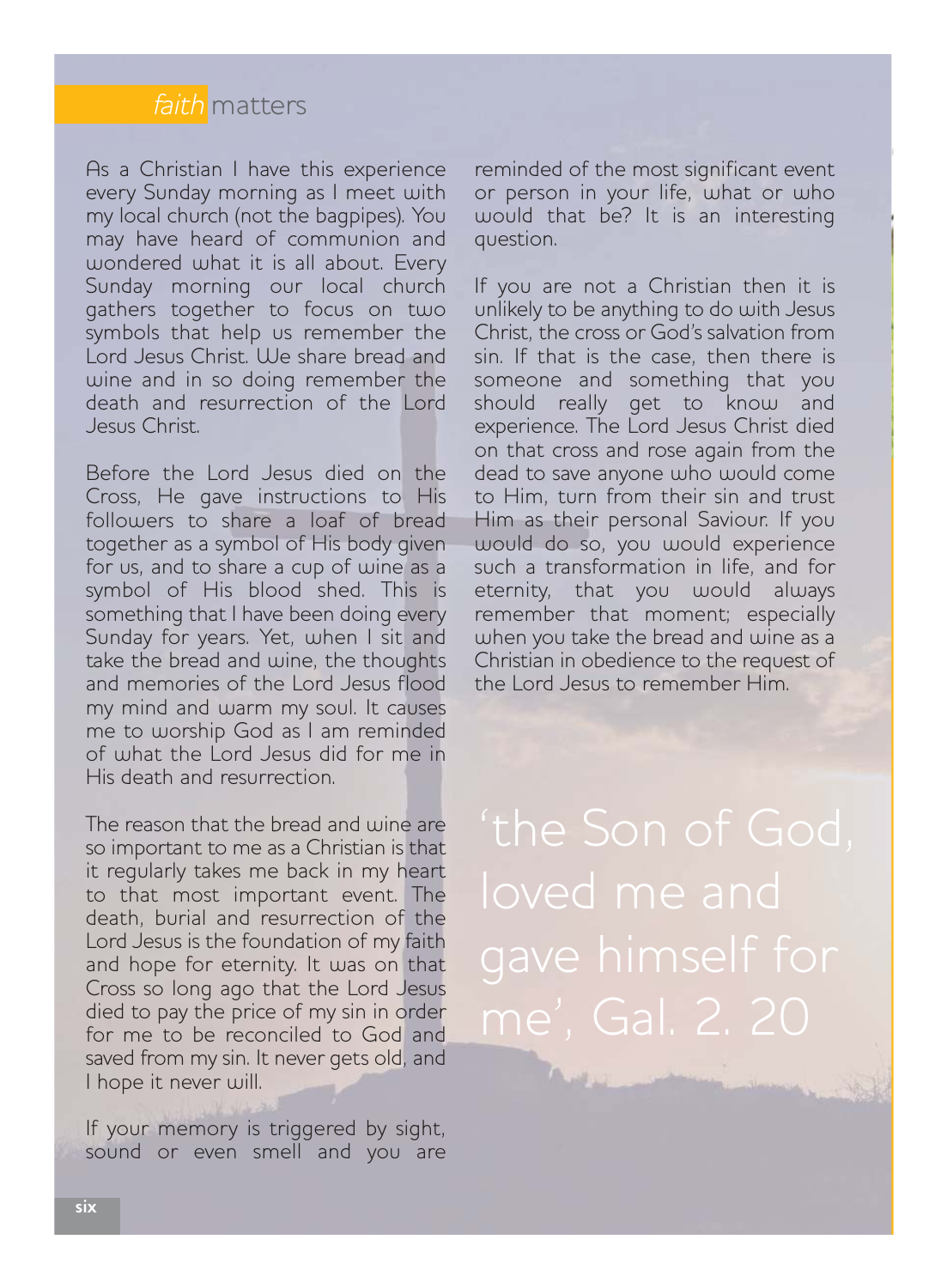## **THE HUMAN TOUCH Leslie Craig,** Magherafelt

**We live in an increasingly high-tech world. Major supermarkets have self-scan checkouts and banks have automated lodging and dispensing terminals. Many of us buy more goods online than we do over a store counter. Yet there are times when we want the warmth of the human touch in our day-to-day interactions. When I was in my teens, I had a serious, life-threatening illness. Before it was diagnosed, I was put into a single room in the hospital in case I would infect someone else with this unknown disease. For days I was not allowed to be touched by anyone other than medical staff who were wearing protective clothing. Decades later I had to self-isolate during the Coronavirus pandemic in case someone else**

**would inadvertently infect me.**

#### **While human touch brings the warmth and comfort of contact, it can also bring crosscontamination and infectious diseases.**

#### **The Touch of Death**

Where was God when COVID-19 first infected humans in 2019? Where was He when the Boxing Day Tsunami hit in 2004? Surely the presence of such great suffering in our world presents the greatest challenge to the existence of an allloving, all-knowing and all-powerful Creator. The answer is quite simple, but it is not easy. God is not the author of human suffering, but He is the ultimate answer to it. And in providing the answer to human pain, God has suffered infinitely more than any of His creatures could. Humans are the source of their troubles. It is obvious where the fault lies for the vast majority of human suffering. Hatred fuels devastating wars, selfish desire exploits others for personal gain, and oppression disadvantages those who are vulnerable and defenceless. However,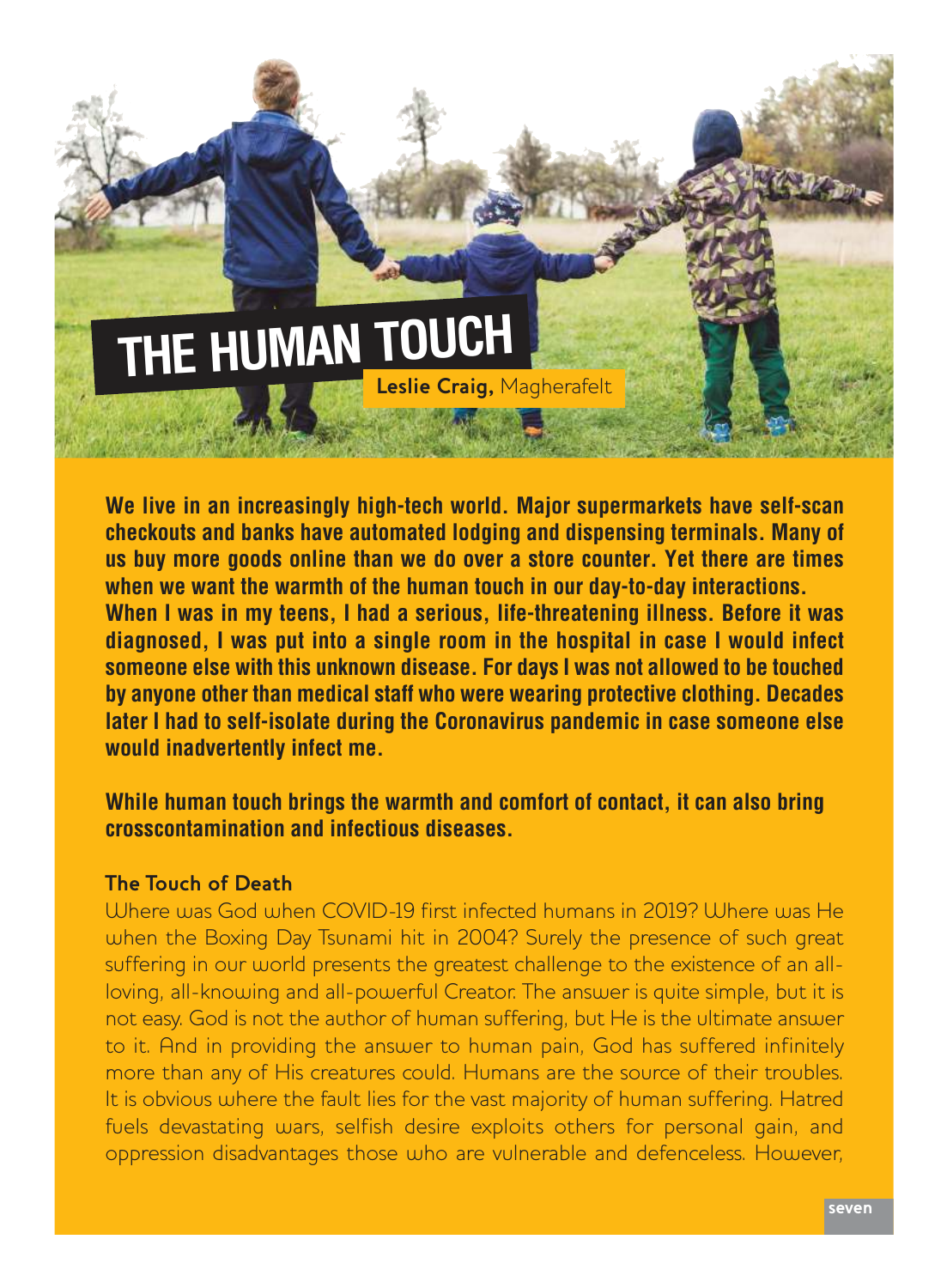#### faith matters

## 'To answer the justice of God for our crimes, Jesus became accountable for our sin'.

not all human suffering can be explained by these causes. The Bible explains that we live in a broken world that has been radically changed by the rebellion of the first humans. The effects of Adam's sin not only put our physical world at risk of devastation but it also permanently affected the human race itself. The hand that reached out to take of the forbidden fruit also reaches down to touch us. We have been contaminated by Adam's actions; we are sinful and broken because we have his DNA in our beings.

#### **The Touch of Life**

Our Creator is not some distant, uncaring deity. He not only cares, but He came down to save us. God became fully human in Jesus Christ. He knows what it is to be poor, hungry, misrepresented and despised. He walked the dusty roads of Palestine and saw the suffering of humans through human eyes. And He did not turn away. Lepers were the social outcasts of Bible times. Their disease was so contagious that by law they had to self-isolate from friends and family. They would cry out "Unclean! Unclean!" as a warning to any who would venture near. A man who was completely covered with leprosy dared to approach Jesus one day. He shouted out, 'If you are willing, I know that you can heal me'. Imagine his shock when Jesus not only stopped but then made His way over to him. Jesus did the unthinkable and touched him. With a reassuring smile, Jesus said, 'I am willing, be healed'. Instead of the contagion passing to Jesus, healing passed to the man. The leper was immediately healed. The Bible says that Jesus went on from there to become our substitute on the cross at Calvary. To answer the justice of God for our crimes, Jesus became accountable for our sins. God in wrath treated Jesus as if He was sin itself. As a sinless saviour, He could take the place of sinful humans and yet not be contaminated Himself. He paid sin's penalty by His suffering and death and was raised the third day to satisfy the justice of God on our behalf. Sin has contaminated us all, but the touch of Jesus Christ still heals the soul and clears the guilty. Reach out to Him by faith, and He will be closer to you than any mere human friend. 'Believe on the Lord Jesus Christ, and you shall be saved', Acts 16. 31 NKJV.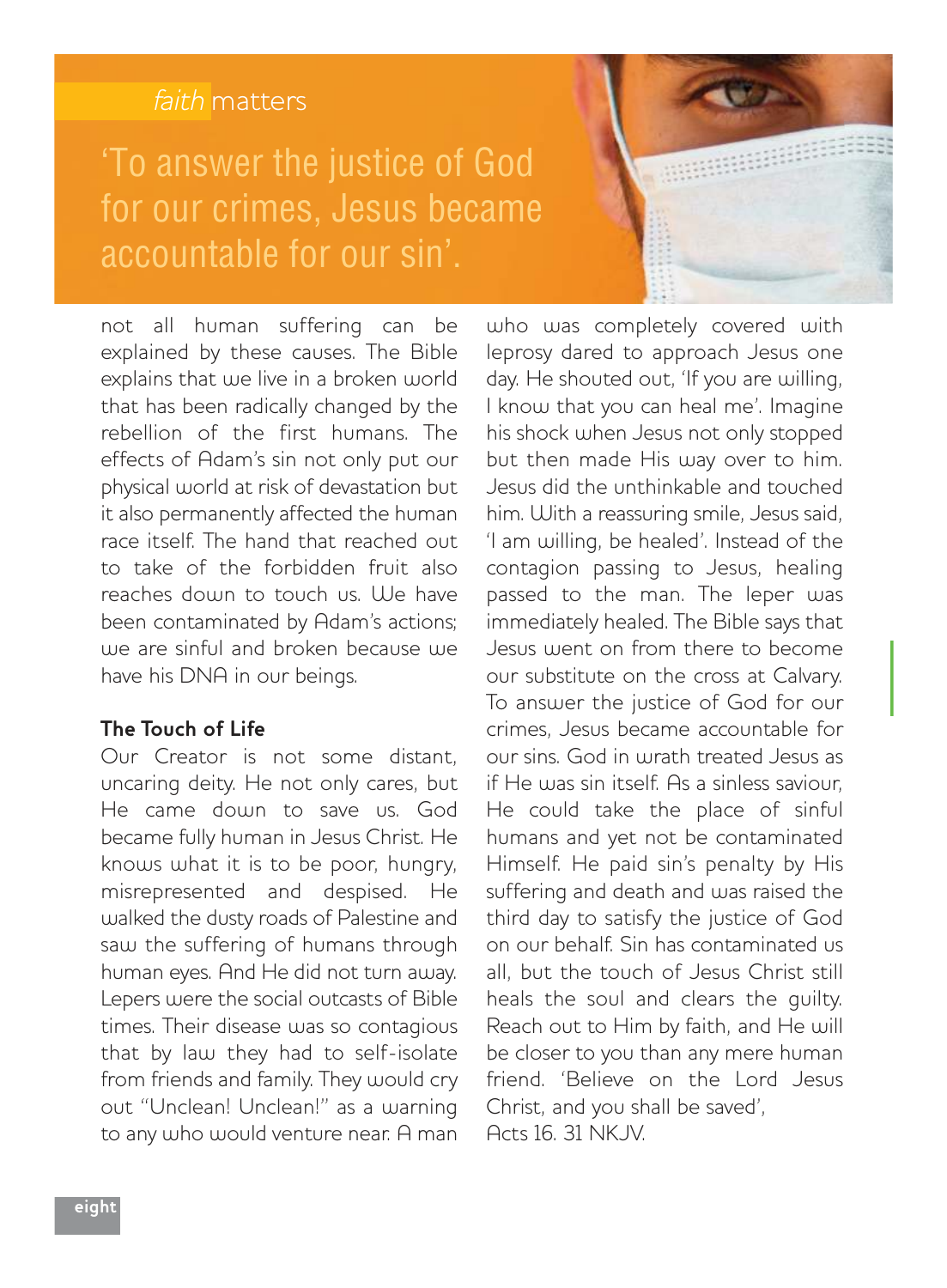

## 'to what purpose is this waste?' Matt. 26. 8

### **It is mostly a comforting exercise to consider what we have been saved from.**

When we read in scripture that we have been delivered from 'this present evil world', Gal. 1. 4, or 'the wrath to come', 1 Thess. 1. 10, we are filled with a sense of relief and bow in praise of our Deliverer.

I say 'mostly' because there is another aspect to our salvation that, whilst being a relief, also presents a challenge to us. This is bound up in Peter's comment that we have

been redeemed from our 'vain conversation', 1 Pet. 1. 18, a more literal translation of which would be 'futile way of life'.

That describes our pre-conversion existence as being ultimately of no enduring purpose.

This is sadly true. The vast majority who have lived and died have left only fading memories in the minds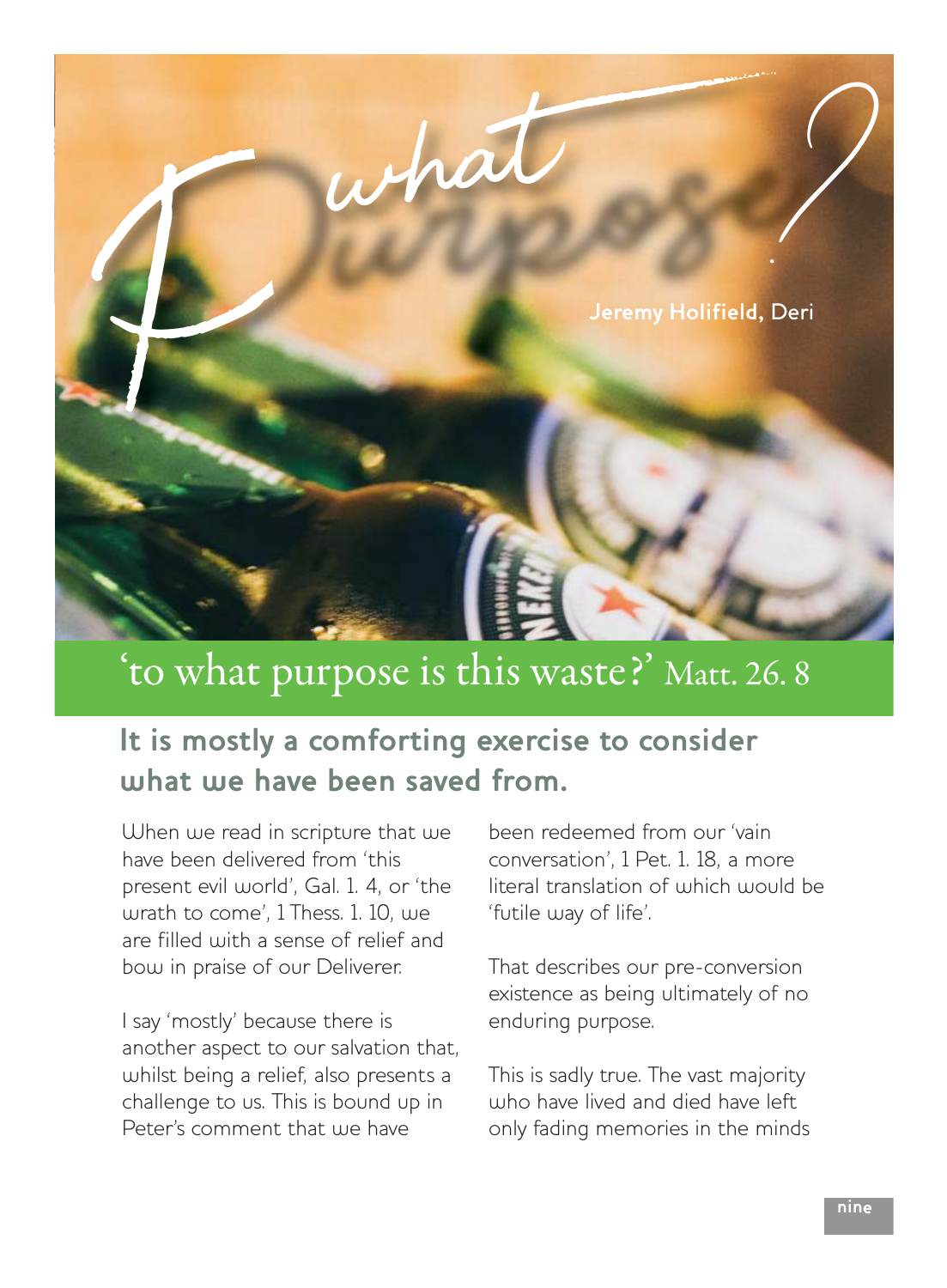

of a diminishing number of loved ones. Very few leave an imprint in history that survives meaningfully for any length of time. In the final reckoning, all will be consumed by the purging of the Divine flame when this earth is consumed, 2 Pet. 3. 10.

The Christian, however, has been liberated from such a life of pointlessness. We have the opportunity to live lives of real usefulness, to achieve because ultimately life is meaningless. There stepped into his presence an octogenarian who, a very long time before as a youth, had embraced the opposite mindset. The word of God records of the teenager Daniel that he 'purposed in his heart that he would not defile himself', Dan. 1. 8. That strength of purpose clearly became the characteristic of his long life. It enabled him to rebuke Belshazzar with the words 'the God in whose hand thy breath is, and

'Belshazzar lived in a hedonistic way that typified the warped reasonableness of living a life of debauchery because ultimately life is meaningless'.

that which will be of eternal consequence.

Belshazzar lived in a hedonistic way that typified the warped reasonableness of living a life of debauchery

whose are all thy ways, hast thou not glorified', Dan. 5. 23. Daniel grasped the secret of living a meaningful life. It is to glorify God in the way that we live.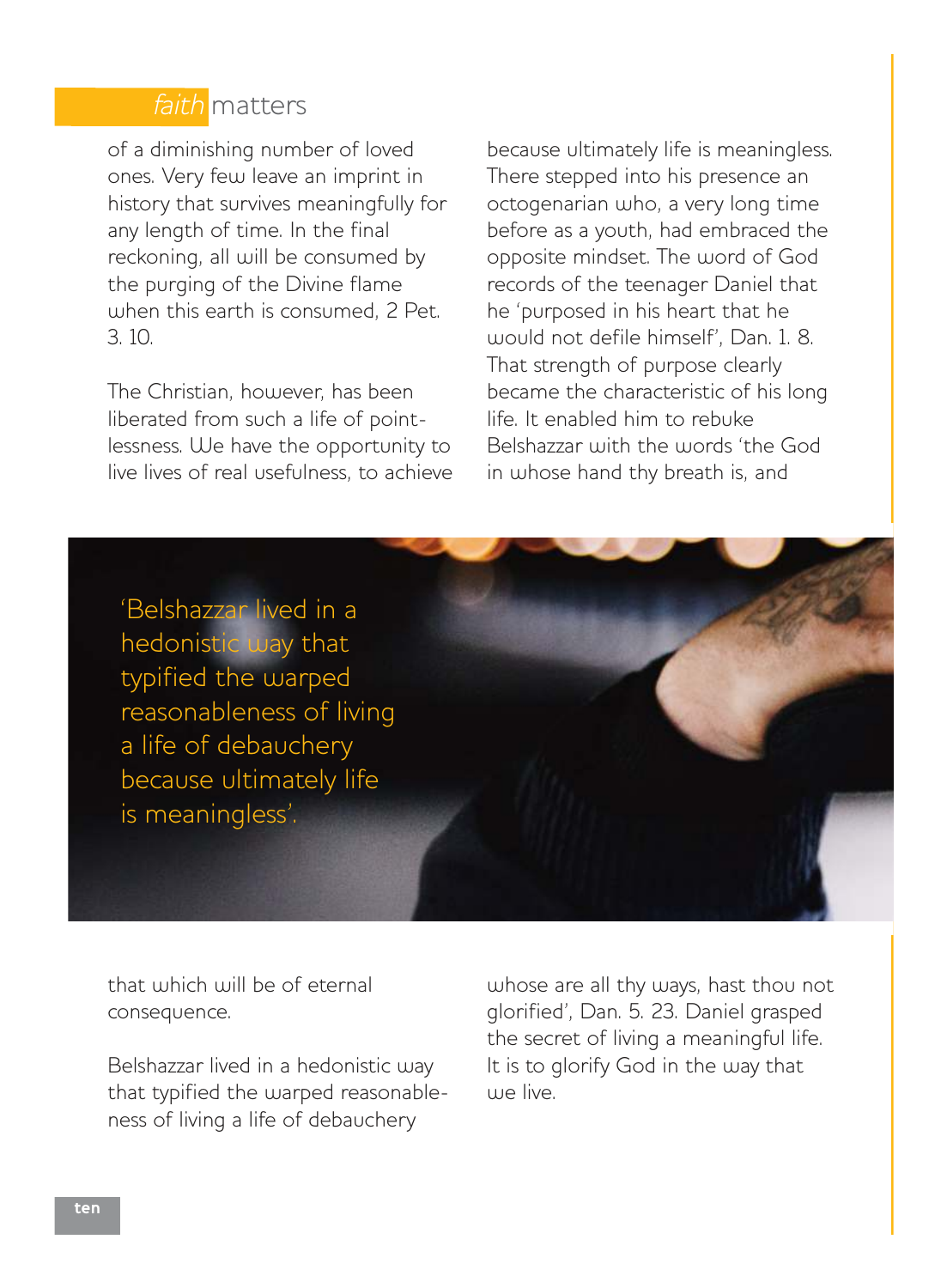David had understood this principle as can be seen from his words, which are fulfilled in the life of Christ, 'I have not hid thy righteousness within my heart', Ps. 40. 10. rather he had displayed it by the way he had lived his life.

Paul also saw this as our ultimate responsibility. He wrote to Christians in Corinth to say they were 'bought with a price, therefore glorify God in your body, and in your spirit, which are God's', 1 Cor. 6. 20.

In a world that is increasingly focussed on the moment, whether that be to escape the realism of life's difficulties by befuddling the senses with intoxicating substances or craving ecstatic experiences to lift us out of the normality of day-to-day life, the Christian can adopt a purpose that has consequence beyond time.

Towards the end of his days, Paul wrote to his friend Timothy and encouraged him to reflect upon the apostle's 'doctrine, manner of life,



purpose', 2. Tim. 3. 10. That drive could be summed up in his exhortation to the church in Corinth; 'whatsoever you do, do all to the glory of God', 1. Cor. 10. 31.

Let us determine

No one would deny that David, Daniel and Paul were all purpose-driven men and that they certainly didn't live pointless lives.

not to waste our lives by living pointlessly but to devote them to glorifying our God in the way we occupy ourselves and behave. May it never be questioned of the way we live our lives, 'to what purpose is this waste?' Matt. 26. 8.